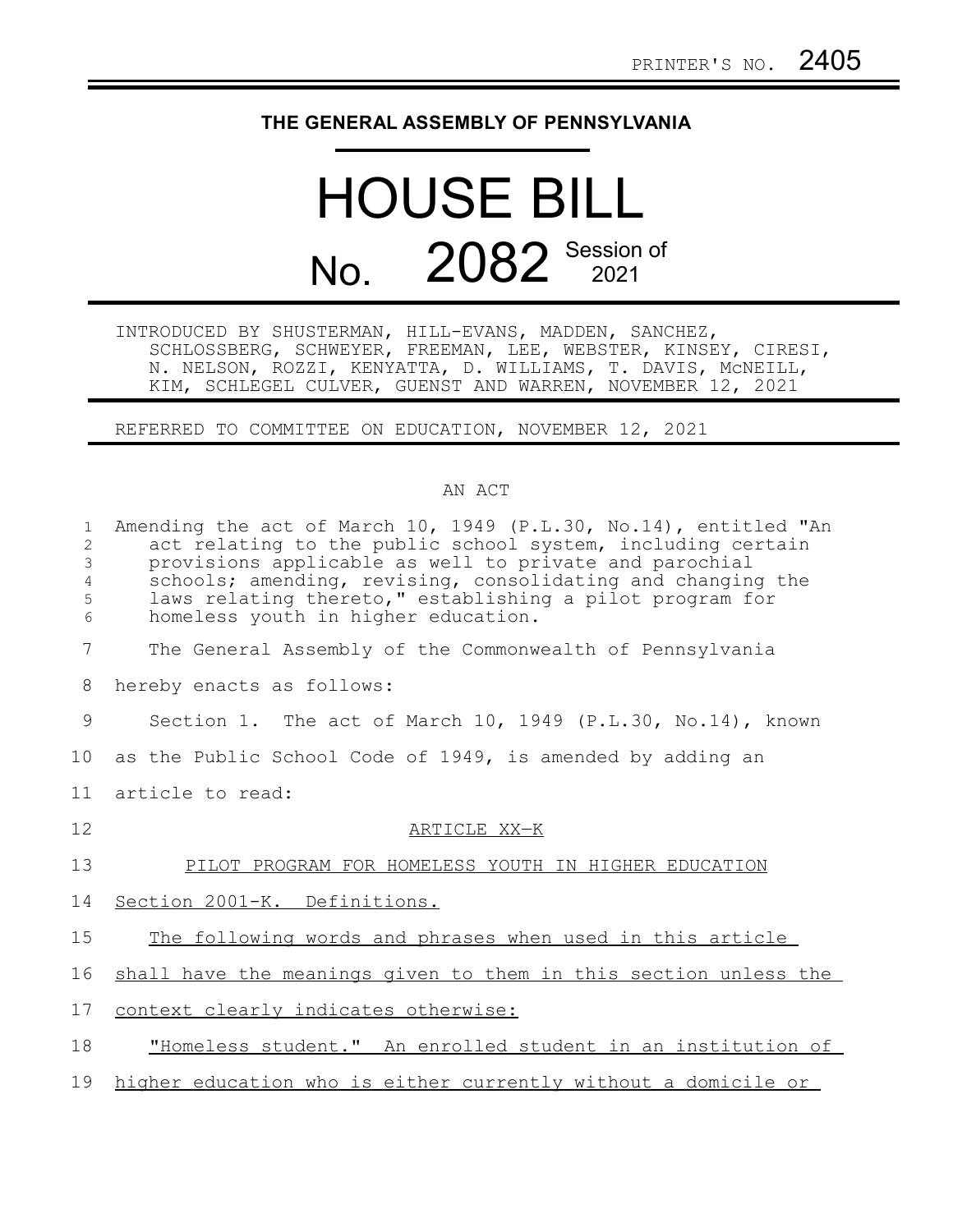| $\mathbf 1$  | who has experienced homelessness within the past two years.      |
|--------------|------------------------------------------------------------------|
| $\mathbf{2}$ | "Institution of higher education." A community college           |
| 3            | operating under Article XIX-A or a university within the State   |
| 4            | System of Higher Education under Article XX-A.                   |
| 5            | "Pilot program." The Pilot Program for Homeless Youth in         |
| 6            | Higher Education.                                                |
| 7            | Section 2002-K. Pilot program quidelines.                        |
| 8            | (a) Pilot program.--The pilot program is established in the      |
| 9            | Department of Education.                                         |
| 10           | (b) Participants.--The State Board of Education shall select     |
| 11           | six institutions of higher education, consisting of four         |
| 12           | community colleges and two universities within the State System  |
| 13           | of Higher Education which are geographically dispersed, to       |
| 14           | participate in a pilot program to provide assistance to students |
| 15           | experiencing homelessness. The institutions of higher education  |
| 16           | chosen to participate in the pilot program shall provide         |
| 17           | accommodations to homeless students, including all of the        |
| 18           | following:                                                       |
| 19           | Access to laundry facilities.<br>(1)                             |
| 20           | (2)<br>Access to storage.                                        |
| 21           | (3)<br>Access to locker room and shower facilities.              |
| 22           | Reduced-price meals or meal plans and access to food<br>(4)      |
| 23           | banks.                                                           |
| 24           | Access to technology.<br>(5)                                     |
| 25           | Access to short-term housing or housing assistance,<br>(6)       |
| 26           | especially during seasonal breaks.                               |
| 27           | Case management services.<br>(7)                                 |
| 28           | Housing.--An institution of higher education<br>(C)              |
| 29           | participating in the pilot program may establish plans to        |
| 30           | develop surplus property for affordable housing to accommodate   |

20210HB2082PN2405 - 2 -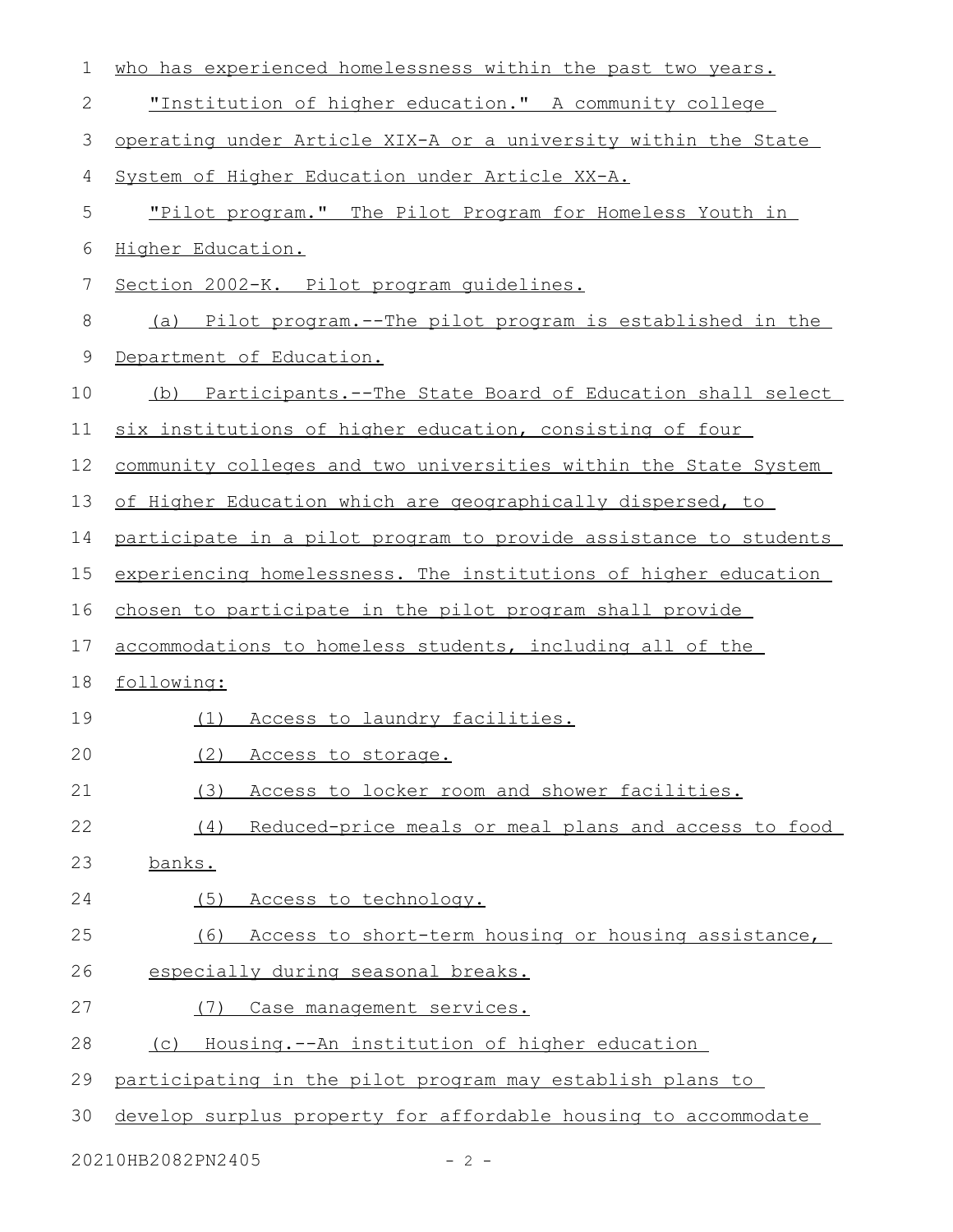| $\mathbf 1$ | the needs of students experiencing homelessness.                 |
|-------------|------------------------------------------------------------------|
| 2           | <u>Resources.--The institutions of higher education</u><br>(d)   |
| 3           | participating in the pilot program shall leverage existing       |
| 4           | community resources by making available to students in the pilot |
| 5           | program information that is available for individuals            |
| 6           | experiencing homelessness, including through nonprofit           |
| 7           | organizations, local housing agencies and the Department of      |
| 8           | Human Services.                                                  |
| $\mathsf 9$ | Report.--By December 1, 2023, the institutions of higher<br>(e)  |
| 10          | education participating in the pilot program shall provide a     |
| 11          | report to the chairperson and minority chairperson of the        |
| 12          | Education Committee of the Senate and the chairperson and        |
| 13          | minority chairperson of the Education Committee of the House of  |
| 14          | Representatives that includes at least the following             |
| 15          | information:                                                     |
| 16          | The number of students experiencing homelessness or<br>(1)       |
| 17          | food insecurity who were attending an institution of higher      |
| 18          | education during the pilot program. The State Board of           |
| 19          | Education shall coordinate with the institutions of higher       |
| 20          | education to collect voluntary data on how many students         |
| 21          | experiencing homelessness or food insecurity are attending       |
| 22          | institutions of higher education.                                |
| 23          | The number of students assisted by the pilot<br>(2)              |
| 24          | program.                                                         |
| 25          | Strategies for accommodating students experiencing<br>(3)        |
| 26          | homelessness or food insecurity.                                 |
| 27          | Recommendations for legislation to better serve<br>(4)           |
| 28          | students experiencing homelessness or food insecurity.           |
| 29          | (f) Voluntary participation.--Institutions of higher             |
| 30          | education not selected to participate in the pilot program may   |